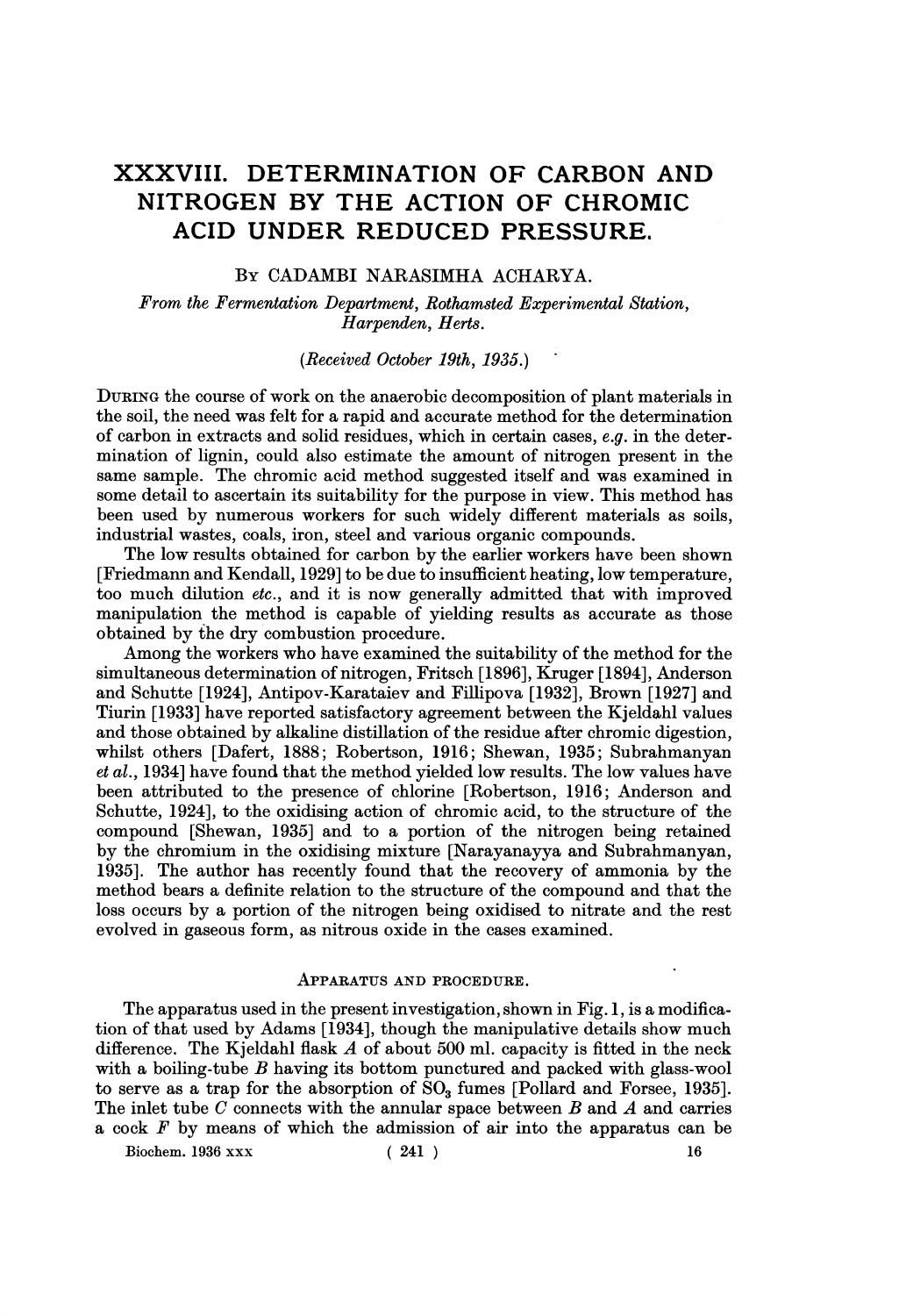regulated. The exit tube  $D$  is connected respectively to a test-tube  $L$  containing  $H<sub>2</sub>SO<sub>4</sub>$  of constant boiling-point [White and Holben, 1925] for retaining SO<sub>3</sub> fumes, kept in a bath of cold water, a CaCl<sub>2</sub> drying tube  $M$ , two weighed tubes  $\overline{P}$ and  $N$  packed with "sofnolite" and anhydrous  $CaCl<sub>2</sub>$ , as shown in the figure, for the absorption of  $CO_2$  and finally to a  $CaCl_2$  drying tube Q and suction pump S.



The manipulative details adopted were as follows. A weighed amount of the substance under investigation (to yield  $0.2{\text -}0.4$  g. of CO<sub>2</sub>) is transferred into the Kjeldahl flask preferably through a glass tube which is subsequently washed with 5-10 ml. of distilled water. The flask is fitted into place, cock  $F$  is closed and the required amount of  $CrO<sub>3</sub>$  solution, at the rate of 1 ml. of aqueous  $50\%$  (wt./volume) CrO<sub>3</sub> solution per 100 mg. of CO<sub>2</sub> expected, is placed in the thistle funnel E. Suction is then started, most of the  $CrO<sub>3</sub>$  solution let in and the sides of the funnel washed with about 2 ml. of water, to prevent the formation of a precipitate on the subsequent addition of  $H_2SO_4$  and possible jamming of the cock. Sufficient  $H_2SO_4$  is then added, in small portions at a time, to make the ratio of  $H_2SO_4$ : total water (including  $CrO<sub>3</sub>$  solution) equal to  $2:1$  by volume or slightly above. Higher ratios than 3: <sup>1</sup> produce a cake at the bottom of the flask in the case of soils, which is hard to remove later by mechanical rubbing or warming with water. It can be removed, however, by warming with alkali followed by treatment with dil.  $HNO<sub>3</sub>$ .

After all the  $H_2SO_4$  has been added, cock F is partially opened to admit a slow stream of air, freed from  $NH_a$  and  $CO_2$ , at the rate of 1 or 2 bubbles per second. The rate at which air is removed from the flask being much greater than that at which it is admitted, there is throughout the experiment low pressure maintained in the flask of the order of 3-4 in. of mercury. This low pressure, besides promoting vigorous boiling at a lower temperature and the avoidance of excessive fumes, markedly improves the efficiency of the absorption of the  $CO<sub>2</sub>$  evolved. The admission of air serves partly to carry off the  $CO<sub>2</sub>$  evolved and partly to cool the neck of the flask and condense fumes of  $\text{SO}_3$  formed. In spite of this arrangement and the glass-wool trap  $B$ , a portion of the fumes was found always to be carried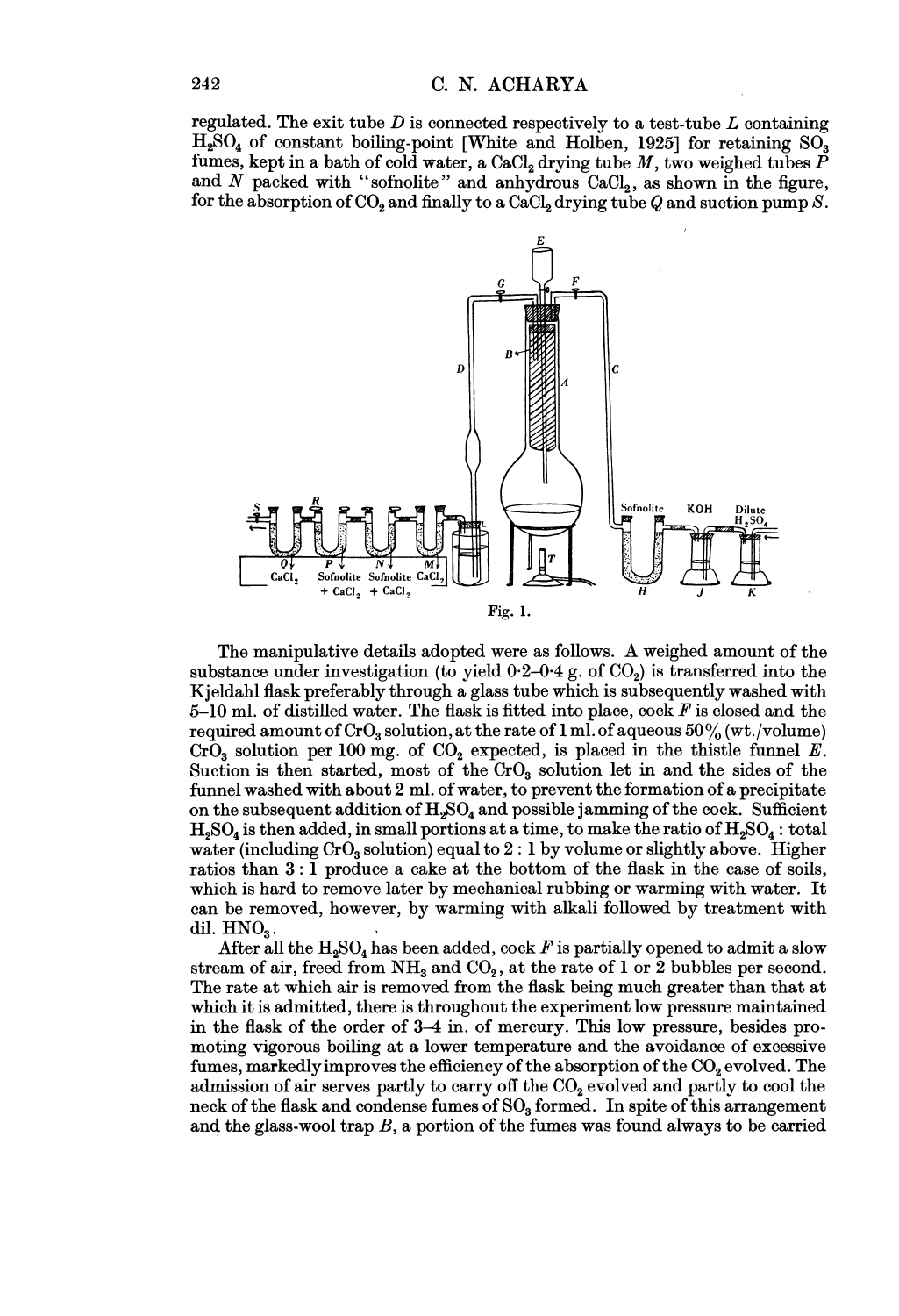forward into the exit tube D, but was effectively retained by the  $98.3\%$  H<sub>2</sub>SO<sub>4</sub> in tube  $L$ . It may be stated that used portions of the acid in  $L$  could be collected together, heated for several hours and used over again.

About 20-30 minutes' digestion of the contents of the flask at boiling-point was found to be sufficient for most soils and plant materials, but where derivatives of pyridine, quinoline, isoquinoline or the tetrammonium compounds such as betaine and choline are present, a longer time may be required depending on the nature of the compounds present. In these cases, completion of oxidation could be tested either by stopping the digestion at half-hour intervals and weighing the amount of  $CO<sub>2</sub>$  formed, or better without interrupting the oxidation, by having two sets of " sofnolite " tubes connected in parallel and collecting the CO<sub>2</sub> evolved in alternate sets per half-hour. Suitable blanks should be run in each case. At the end of the digestion, cocks  $R$  and  $S$  are closed and cock  $F$  is opened in stages so as to admit a regulated stream of air into the apparatus and equalise the pressure inside and outside, after which the "sofnolite" tubes  $P$  and  $N$  are detached and weighed.

Direct distillation with alkali, without pretreatment, of the digested residue gives only the amount of ammoniacal nitrogen present. It will be seen later that in the cases of soils and plant materials, for nitrogen values of 5 mg. and above, this value is uniformly lower than the Kjeldahl figure by  $10\%$  and this correction could be applied. Where, however, the amount of nitrogen present is about 5 mg. or less, the difference between ammoniacal nitrogen formed and the total nitrogen found by the Kjeldahl method is due to a quantitative oxidation to nitrate which is held in solution by the  $H_2SO_4$  present. The total nitrogen in such cases can be estimated as follows.

The excess of chromic acid is reduced by gentle warming and addition of solid sodium sulphite in small quantities at a time, testing for completion of reaction with starch-iodide solution used as an external indicator. A few pieces of solid paraffin and pumice stone are added and most of the  $H_2SO_4$  neutralised by careful addition of NaOH in small quantities, keeping the flask cooled under the tap. 30–40 ml. of 50% NaOH and 1–2 g. of Devarda's alloy are then added and the distillation conducted as usual. The addition of paraffin and removal of most of the acid by preliminary neutralisation avoids excessive frothing and a too vigorous reaction in the early stages. A trace of the paraffin usually passes over but this does not interfere with the clear definition of the end-point. Even this can be avoided by using paraffin which has been previously boiled for some time with alkali.

## ESTIMATION OF CARBON.

Influence of other substances. The addition of metallic catalysts was found to have little effect on the course of the reaction.  $H_3PO_4$  was found to moderate the vigour of the reaction and hence a mixture of  $\text{H}_{3}\text{P}\text{O}_{4}$  and  $\text{H}_{2}\text{SO}_{4}$  recommended by some workers [Schollenberger, 1916; Assoc. Off. Agric. Chem., 1930] was not used. Sulphur, sulphide and sulphites did not interfere.

Chlorides seriously interfered with the accuracy of the carbon determination on account of chlorine passing over; this could be conveniently avoided by adding <sup>1</sup> to <sup>2</sup> g. of HgO to the substance in the Kjeldahl flask before the addition of  $CrO<sub>3</sub>$  and  $H<sub>2</sub>SO<sub>4</sub>$  [cf. Florentin, 1924; Subrahmanyan et al., 1934] and by adding  $H<sub>2</sub>SO<sub>4</sub>$  in small quantities with gentle rotation of the flask.

The following procedure was tried with success in cases where the addition of  $HgO$  is for other reasons undesirable. After the addition of  $CrO<sub>3</sub>$  solution, the suction is continued for 2 or 3 min. to ensure a sufficiently low pressure in the

 $16 - 2$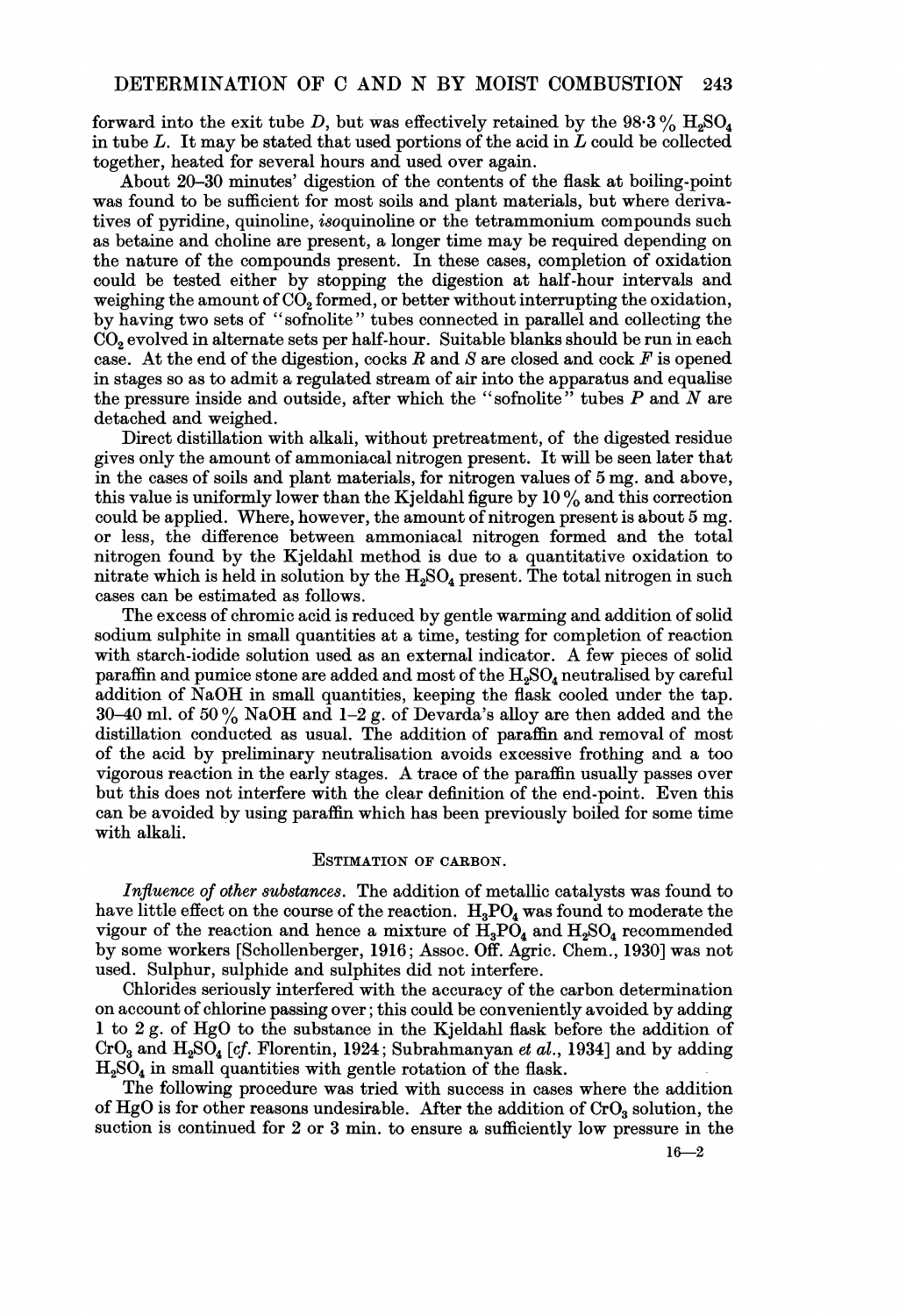flask, then cock  $G$  is closed and cock  $F$  opened slightly to allow entry of air at the rate of a bubble per second.  $H_2SO_4$  is added, in small portions at a time, with gentle rotation of the flask. Only sufficient of the substance should be taken to yield 100-200 mg. of  $CO<sub>2</sub>$ , to avoid escape of  $CO<sub>2</sub>$  by bubbling upward through the thistle funnel  $E$ . At first a white cloud of HCI is formed, which however is kept down by the flow of air from the inlet tube C, and after a few seconds the bottom of the flask is filled with greenish yellow vapours of chlorine. After all the  $H<sub>2</sub>SO<sub>4</sub>$  has been added, cock F is closed and the flask allowed to remain with gentle shaking from time to time for about 4-5 min. In this interval the chlorine is reabsorbed by the  $CrO<sub>3</sub>-H<sub>2</sub>SO<sub>4</sub>$  mixture with the probable formation of a chromic derivative which is not re-evolved on heating, and the flask clears. Cock G is now gradually opened and the contents of the flask digested as usual.

Organic and inorganic carbon. The method can be conveniently applied to the determination of organic and inorganic carbon (carbonates) in the soil by the determination of total carbon on one sample and of carbonates on another [Schollenberger, 1930]. A preliminary removal of carbonates by the action of dilute  $H_2SO_4$  or phosphoric acid followed by the estimation of organic carbon by chromic digestion (keeping the ultimate  $H_2SO_4$ : water ratio at the optimum point) has also been found to give concordant results.

The values for carbon obtained by this method for a selection of the large number of pure organic compounds, soils and plant materials examined by this method are given in Table I and show satisfactory agreement with the dry combustion values.

|                                                   | $\%$ carbon       |                      | % total N recovered as |                         |                       |
|---------------------------------------------------|-------------------|----------------------|------------------------|-------------------------|-----------------------|
| Materials<br>Soils                                | Dry<br>combustion | Chromic<br>digestion | $NHs$ -N               | $NO_3-N$                | Gaseous<br>$N$ (lost) |
| 1. Arnish moor soil*                              | $53-0$            | $53-1$               | 91                     | 4.5                     | 4.5                   |
| 2. Insch soil, Auchinbradie*                      | $5-15$            | 5.18                 | 90                     | 5                       | 5                     |
| 3. Bangor soil*                                   | $3-15$            | $3-11$               | 85                     | 7.5                     | 7.5                   |
| 4. Hungarian Brown Chernozem <sup>+</sup>         | 2.36              | 2.29                 | 90                     | Nil                     | 10                    |
| 5. Ohehe tropical forest soil†                    | $2 - 74$          | 2.88                 | 90                     | 5                       | 5                     |
| 6. Barmera Australian chloride<br>soil, 4.6% Cl.† | 0.53              | 0.56                 | 65                     | 35                      | Nil                   |
| 7. Ohio leaf mould layer†                         | $17 - 83$         | $18 - 01$            | 95                     | 2.5                     | 2.5                   |
| 8. Hungarian Solonetz†                            | 1.86              | 1.81                 | 90                     | 10                      | Nil                   |
| Plant materials                                   |                   |                      |                        |                         |                       |
| 1. Rice straw                                     | $32-6$            | $32-2$               | 90                     | 10                      | Nil                   |
| 2. Bracken leaves                                 | 44.7              | 45.0                 | 90                     | 10                      | Nil                   |
| 3. Grass (lawn mowings)                           | $38 - 4$          | $38 - 6$             | $87-5$                 | 7.5                     | 5                     |
| 4. Rape seed cake                                 | $40 - 0$          | $40 - 4$             | 90                     | 5                       | 5                     |
| Proteins                                          |                   |                      |                        |                         |                       |
| 1. Egg albumin                                    | $42-1$            | 42.4                 | 90                     | 5                       | 5                     |
| 2. Caseinogen                                     | 43.6              | $43 - 2$             | 92.5                   | 2.5                     | $\boldsymbol{5}$      |
| 3. Blood albumin                                  | $43 - 2$          | $43-0$               | 90                     | 5                       | 5                     |
| 4. Edestin                                        |                   |                      | $82 - 5$               | 7.5                     | 10                    |
| 5. Gelatin                                        |                   |                      | 90                     | 4                       | 6                     |
| 6. Glutenin                                       |                   |                      | $92-5$                 | $\frac{3}{3}$           | 4.5                   |
| 7. Haemoglobin                                    |                   |                      | 91                     |                         | 6                     |
| 8. Fibrin (blood)                                 |                   |                      | 90                     | $\overline{\mathbf{4}}$ | 6                     |
| 9. Keratin                                        |                   |                      | $92-5$                 | 3                       | 4.5                   |
| 10. Peptone                                       |                   |                      | 88                     | $\overline{\bf 4}$      | 8                     |

Table I. Recoveries of carbon and nitrogen by chromic digestion.

\* Soils from the A.E.A. Co-operative Analyses Series.

t Soils from the I.S.S.S. Organic Carbon Series, 1935.

The figures for carbon in soils by Dry Combustion are taken from: Report of Organic Carbon Committee, Trans. of the Third Int. Congress of Soil Science, 1, 1935; Report of Analysis of Soils Sub-Committee, Agric. Progress, 11, 1934.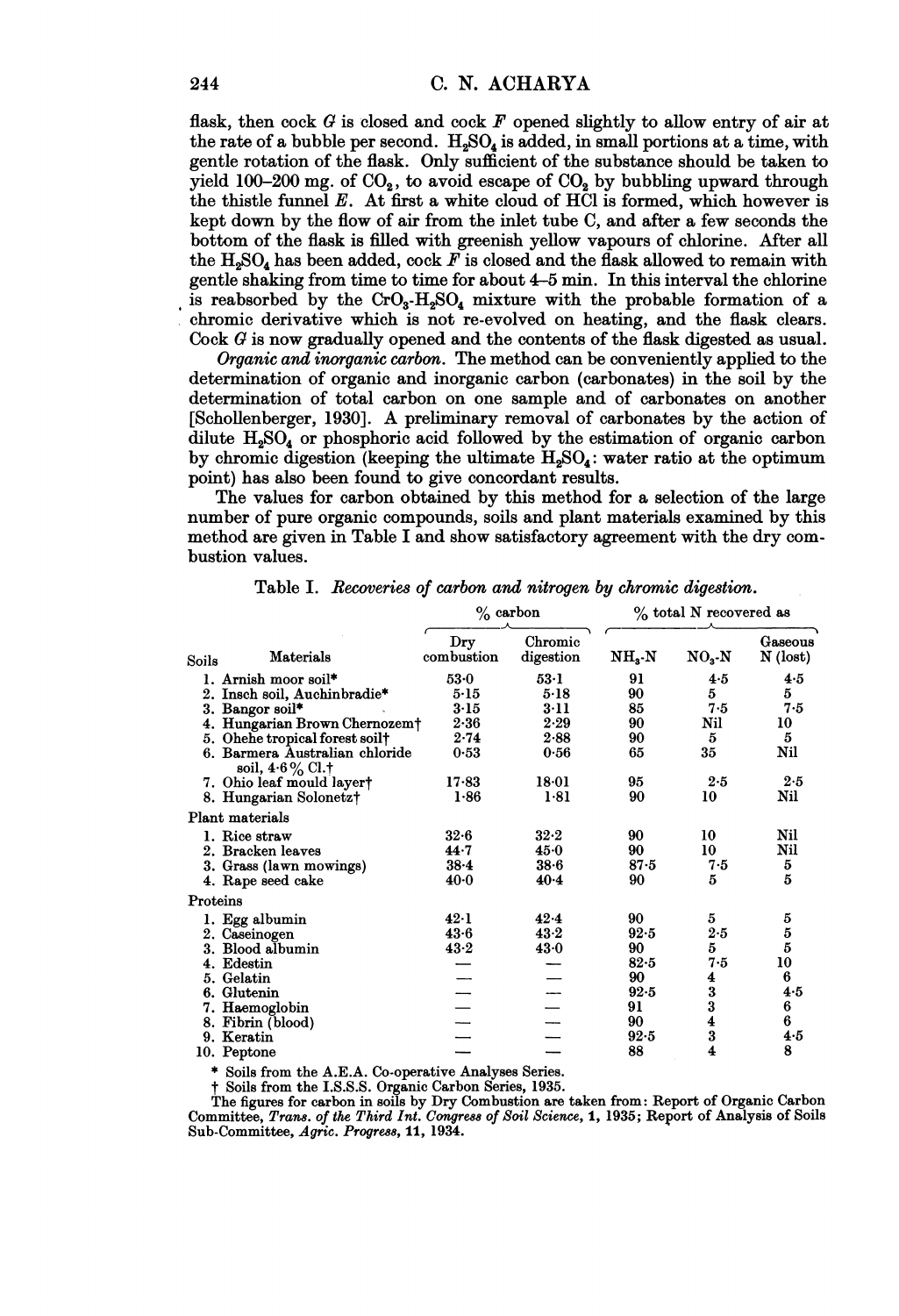#### ESTIMATION OF NITROGEN.

The residues after digestion with  $CrO<sub>3</sub>-H<sub>2</sub>SO<sub>4</sub>$  mixture yield low results for nitrogen, as compared with the Kjeldahl values, because a portion of the organic nitrogen is oxidised to nitrate. Added ammonium salts are quantitatively recovered under these conditions, showing that the phenomenon is not one of oxidation of ammonia by chromic acid. A more detailed examination of the course of oxidation of organic nitrogen in soils, plant materials, extracted proteins and simple organic substances has shown that of the total nitrogen in a substance a definite fraction is reduced to ammonia, the proportion depending on the structure of the substance. Of the fraction not reduced to ammonia a portion is oxidised to nitrate and the rest lost in gaseous form. These proportions of recovered ammonia expressed as percentages or fractions of total nitrogen have been defined as "oxidation constants" [Acharya, 1935]. Their values are fairly constant if amounts of the substances containing above <sup>10</sup> mg. of N in the case of soils and  $20 \text{ mg}$ , in the case of substances richer in nitrogen (e.g. proteins) are taken for oxidation. At lower levels a portion or the whole ofthe gaseous nitrogen which would otherwise be lost tends to be fixed as nitrate. The course of oxidation of pure organic substances will be dealt with in detail in a later communication.

The nitrogen values obtained by chromic digestion of some typical soils, plant materials and proteins are shown in Table I. It will be noted that in the case of soils and plant materials the recovery of nitrogen as ammonia is of the order of 90  $\%$  and hence an average correction of 10  $\%$  on the figure for direct distillation with alkali would give results agreeing within  $1-2\%$  with the Kjeldahl figure. In the case of extracted proteins, however, there is more variation and this correction may not be found to be so satisfactory. It may be mentioned that in the case of organic compounds such as the purines, guanidine, iminazole and pyrimidine derivatives and others having two or more nitrogen atoms linked to the same C atom, the recovery of  $NH<sub>3</sub>$ -N is much lower and varies greatly from one compound to another. The application of a correction in such cases would obviously be of no value.

Influence of the amount of substance taken. This is shown for some typical soils and plant materials in Table II. For amounts of soil containing  $5 \text{ mg.}/g$ . and less of nitrogen, the gaseous nitrogen fraction is oxidised to nitrate and hence the modified procedure to include nitrates (p. 246) gives results agreeing with the Kjeldahl figure. As the usual soil aliquot taken for carbon estimation corresponds to  $50-75$  mg. of carbon and the C: N ratio in most soils is about 10: 1, the nitrogen values of the residues in most digested soil samples would be of the order of 5-7 mg., and the modified procedure to include nitrates would give results agreeing to within  $98-100\,\%$  of the Kjeldahl figure.

Influence of chlorine. The interference of chlorine in the estimation of carbon has been noted already. It was found that chlorine interferes also in the estimation of nitrogen in that it increases the amount of nitrate formed at the cost of ammonia (Table III). The low values obtained in presence of chlorine have been attributed [Anderson and Schutte, 1924] to the liberation of free nitrogen according to the equation

$$
K_2Cr_2O_7+2NH_4Cl \rightarrow 2KCl+Cr_2O_3+4H_2O+N_2,
$$

or to the interaction of hypochlorous acid formed with ammonia [Subrahmanyan et al., 1934]. The quantitative recovery of ammonium salts in presence of added chlorine under the experimental conditions shows, however, that the action of chlorine is on the amino-groups of protein rather than on the ammonia formed.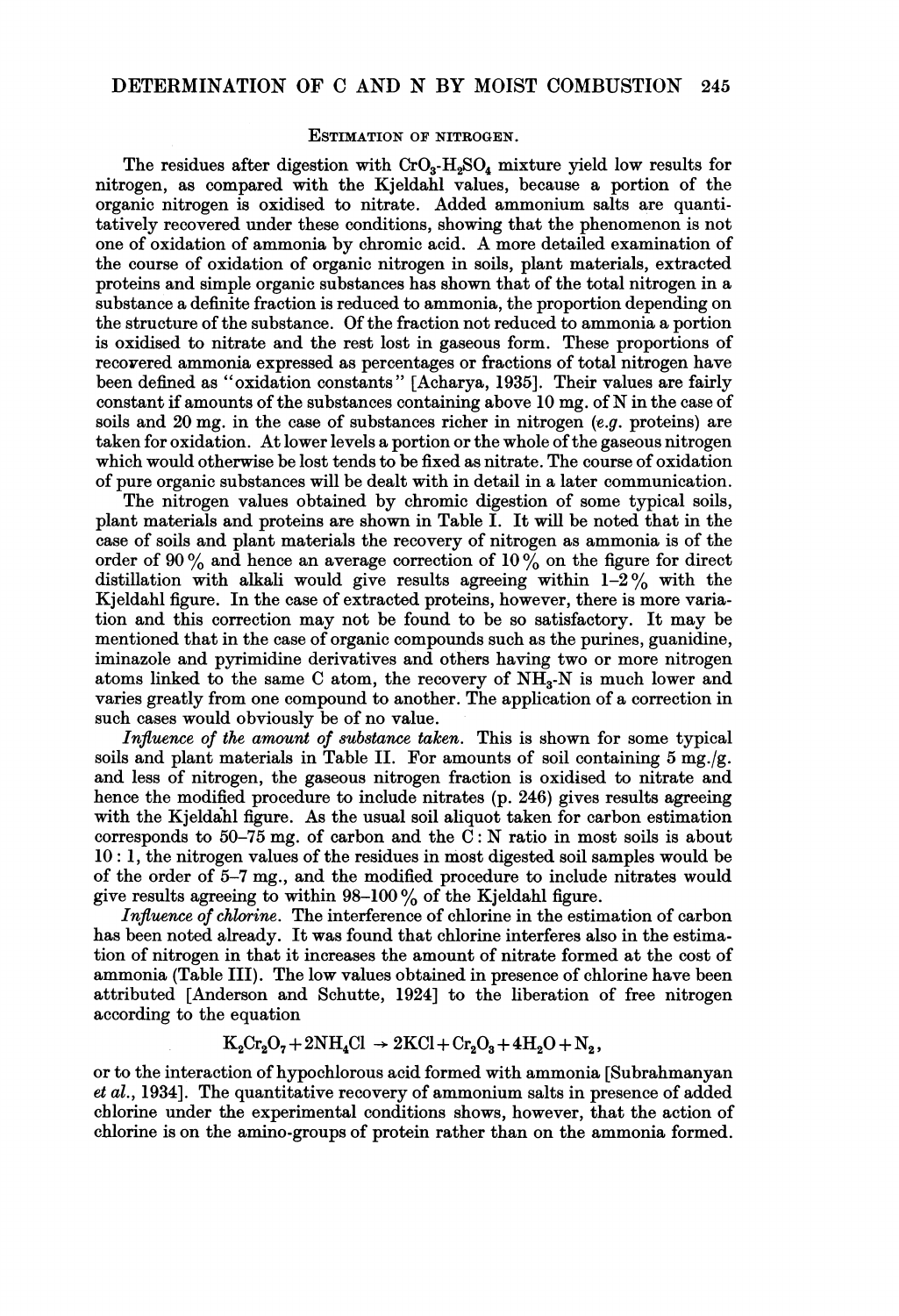|                                  |                                 |                        | After chromic digestion |              |           |              |
|----------------------------------|---------------------------------|------------------------|-------------------------|--------------|-----------|--------------|
|                                  | Amount of<br>substance<br>taken | Total N by<br>Kjeldahl | $\rm NH_3\text{-}N$     |              | Total N   | Gaseous N    |
| Material                         |                                 |                        |                         | $NO_3$ - $N$ | recovered | $($ lost $)$ |
|                                  | g.                              | mg.                    | mg.                     | mg.          | mg.       | mg.          |
| 1. Insch soil, Auchin-<br>bradie | ı                               | 3.8                    | 3.5                     | 0.3          | $3 - 8$   | Nil          |
|                                  | 1.5                             | $5 - 7$                | 5.2                     | 0.5          | $5-7$     | Nil          |
|                                  | $\frac{2}{3}$                   | 7.5                    | $6 - 8$                 | 0.6          | $7-4$     | 0.1          |
|                                  |                                 | $11-3$                 | $10-2$                  | 0.7          | $10-9$    | 0.4          |
|                                  | $\frac{4}{5}$                   | $15-0$                 | $13-5$                  | 0.8          | $14-3$    | 0.7          |
|                                  |                                 | $18-8$                 | $17 - 0$                | 0.9          | 17.9      | 0.9          |
| 2. Arnish Moor soil              | 0.2                             | $3-8$                  | 3.5                     | 0.3          | 3.8       | Nil          |
|                                  | 0.3                             | $5 - 7$                | $5-2$                   | 0.5          | $5-7$     | Nil          |
|                                  | $0 - 4$                         | 7.6                    | 6.9                     | 0.5          | 7.4       | 0.2          |
|                                  | 0.5                             | 9.5                    | 8.6                     | 0.5          | $9-1$     | $0 - 4$      |
|                                  | 0.6                             | $11-4$                 | $10-3$                  | 0.5          | $10-8$    | 0.6          |
| 3. Grass (lawn mowings)          | 0.10                            | $3 - 6$                | $3 - 2$                 | 0.4          | $3 - 6$   | Nil          |
|                                  | 0.15                            | $5 - 4$                | 4.8                     | 0.6          | $5-4$     | Nil          |
|                                  | 0.2                             | 7.2                    | $6 - 4$                 | 0.6          | 7.0       | 0.2          |
|                                  | 0.3                             | $10-8$                 | 9.5                     | 0.7          | $10-2$    | 0.6          |
|                                  | 0.5                             | $18-0$                 | $15-8$                  | $1-0$        | $17 - 2$  | $1-2$        |
| 4. Rape seed cake                | 0 <sup>1</sup>                  | $5 - 6$                | $5 - 2$                 | 0.4          | $5-6$     | Nil          |
|                                  | 0.2                             | $11-3$                 | $10-2$                  | 0.6          | $10-8$    | 0.5          |
|                                  | 0.3                             | $17 - 0$               | $15-2$                  | $1-0$        | $16 - 2$  | 0.8          |
|                                  | 0.4                             | 22.6                   | $20 - 2$                | $1-2$        | $21-4$    | $1-2$        |
| 5. Bracken leaves                | 0.2                             | 3.8                    | $3-5$                   | 0.3          | $3 - 8$   | Nil          |
|                                  | 0.4                             | 7.6                    | 6.9                     | 0.7          | 7.6       | Nil          |
|                                  | 0.5                             | 9.5                    | $8 - 6$                 | 0.9          | 9.5       | Nil          |
|                                  | $0-6$                           | $11-4$                 | $10-3$                  | 0.9          | $11-2$    | 0.2          |
| 6. Egg albumin                   | 0.03                            | 3.7                    | $3 - 4$                 | 0.3          | $3 - 7$   | Nil          |
|                                  | 0.05                            | $6-2$                  | 5.6                     | 0.6          | $6-2$     | Nil          |
|                                  | 0.10                            | 12.3                   | 11·1                    | 1·2          | $11-7$    | 0.6          |
|                                  | 0.20                            | $24 - 4$               | $22 \cdot 1$            | $1-2$        | $23-3$    | 1·1          |
|                                  | 0.30                            | $36 - 6$               | $33-1$                  | 1.8          | 34.9      | $1-7$        |

## Table II. Influence of the amount of substance taken on nitrogen recovery.

Table III. Influence of chlorine on the recovery of nitrogen.

(Figures expressed as percentages of total N.)

|  |                                  | No KCl added            |                         | $0.1$ g. KCl added      |                         | $0.2$ g. KCl added      |                         |
|--|----------------------------------|-------------------------|-------------------------|-------------------------|-------------------------|-------------------------|-------------------------|
|  | Material                         | $\%$ NH <sub>3</sub> -N | $\%$ NO <sub>3</sub> -N | $\%$ NH <sub>3</sub> -N | $\%$ NO <sub>3</sub> -N | $\%$ NH <sub>3</sub> -N | $\%$ NO <sub>3</sub> -N |
|  | 1. Egg albumin                   | 90                      | 5                       | $87 - 2$                | 7.6                     | 84.3                    | $10 - 4$                |
|  | 2. Caseinogen                    | 92.5                    | $2 - 5$                 | $90-6$                  | 4·1                     | $88 - 6$                | $6-2$                   |
|  | 3. Rice straw                    | 90                      | 10                      | $87 - 4$                | $12-4$                  | $85-5$                  | $14-2$                  |
|  | 4. Rape seed cake                | 90                      | 5                       | $87 - 7$                | 7.1                     | $84 - 7$                | $10-1$                  |
|  | 5. Ohio leaf mould               | 95                      | 2.5                     | $88 - 7$                | 8.6                     | 82.8                    | 14.4                    |
|  | 6. Insch soil, Auchin-<br>bradie | 90                      | 5                       | 83.5                    | $11-2$                  | 74.4                    | $20 - 2$                |

Estimation of nitrate in presence of chromic and sulphuric acids. As other substances besides nitrate, e.g. hydroxylamine, yield ammonia on treatment with reducing agents, it seemed desirable to show the formation of nitrate and if possible to estimate it in the oxidising mixture by a more specific reaction. The amount of nitrate formed being usually of the order of  $0.5-1$  mg. in presence of 40-60 g. of  $H_2SO_4$  and 3-5 g. of  $CrO_3$ , the phenoldisulphonic acid method of estimation was examined.

The method finally worked out was as follows. The digested residue (filtered through glass wool if necessary) is made up to a volume of 500 ml. or 1000 ml. (depending on the concentration of sulphuric and chromic acids) in a tall beaker.